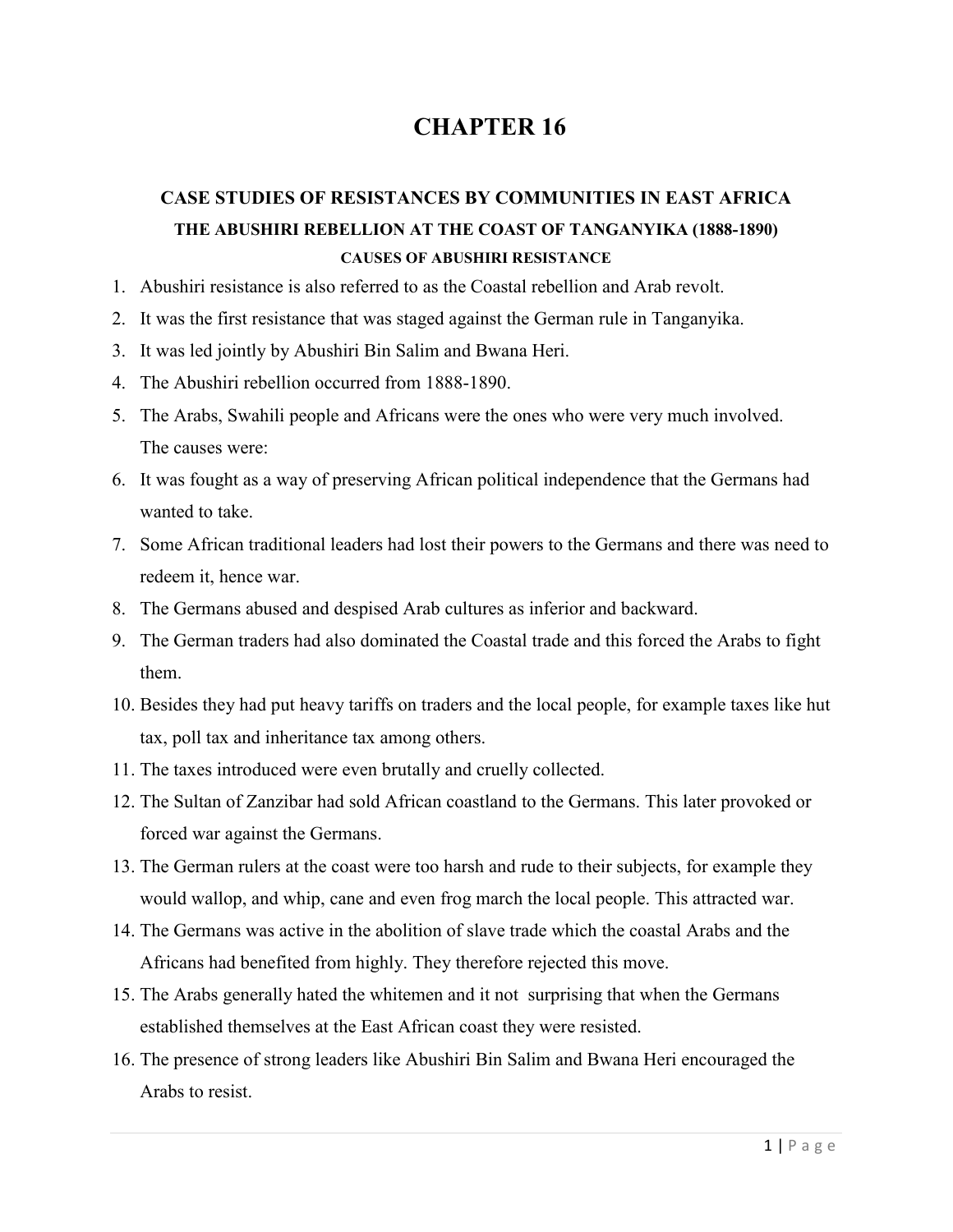- 17. The coastal people also resisted forced labour imposed on them by the Germans.
- 18. The German East African Company had started forcefully removing houses from the Arabs. The coastal people were therefore resisting loss of their property.
- 19. The Germans were not respecting the Moslem time of praying, fasting, even the Mosques. They would stubbornly enter the mosques with dogs.
- 20. The Germans were so immoral. They committed adultery with African wives after getting drunk. This annoyed the Africans.
- 21. In 1888, the Germans passed a new land regulation that required the Africans to have proof of land ownership. To the Africans and the Arabs, this was looking for a way of grabbing African land. They therefore fought to oppose this law.

#### **COURSE AND ORGANIZATION OF THE ABUSHIRI UPRISING**

- 1. Abushiri uprising was also referred to as the Coastal rebellion and Arab revolt.
- 2. It was the first resistance that was staged against the German rule in Tanganyika.
- 3. It was led jointly by Abushiri Bin Salim and Bwana Heri.
- 4. Abushiri rebellion occurred from 1888-1890.
- 5. The Arabs, Swahili people and Africans were involved.
- 6. The resistance started in august 1888 when the Germans arrived and established themselves in the area. They had wanted to raise their flag.
- 7. The coastal people rejected this move and they rioted right away.
- 8. The rebellion took route and extended to other areas like Kilwa, Bagamoyo, and Tanga settled on by the Arabs.
- 9. Some of the Bantu tribes like the Bonda and Uzigua joined in for self defense.
- 10. Abushiri Bin Salim got much support from his fellow Muslims.
- 11. The first attacks on the Germans caught them unaware and they suffered heavy losses.
- 12. The weapons of the rebels consisted of old fashioned guns, bows and arrows, spears and big sticks (clubs).
- 13. The rebels beat the GEACo officials and drove them out of the coastal towns.
- 14. The GEACo officials were besieged or confined in Bagamoyo and Dar es Salaam.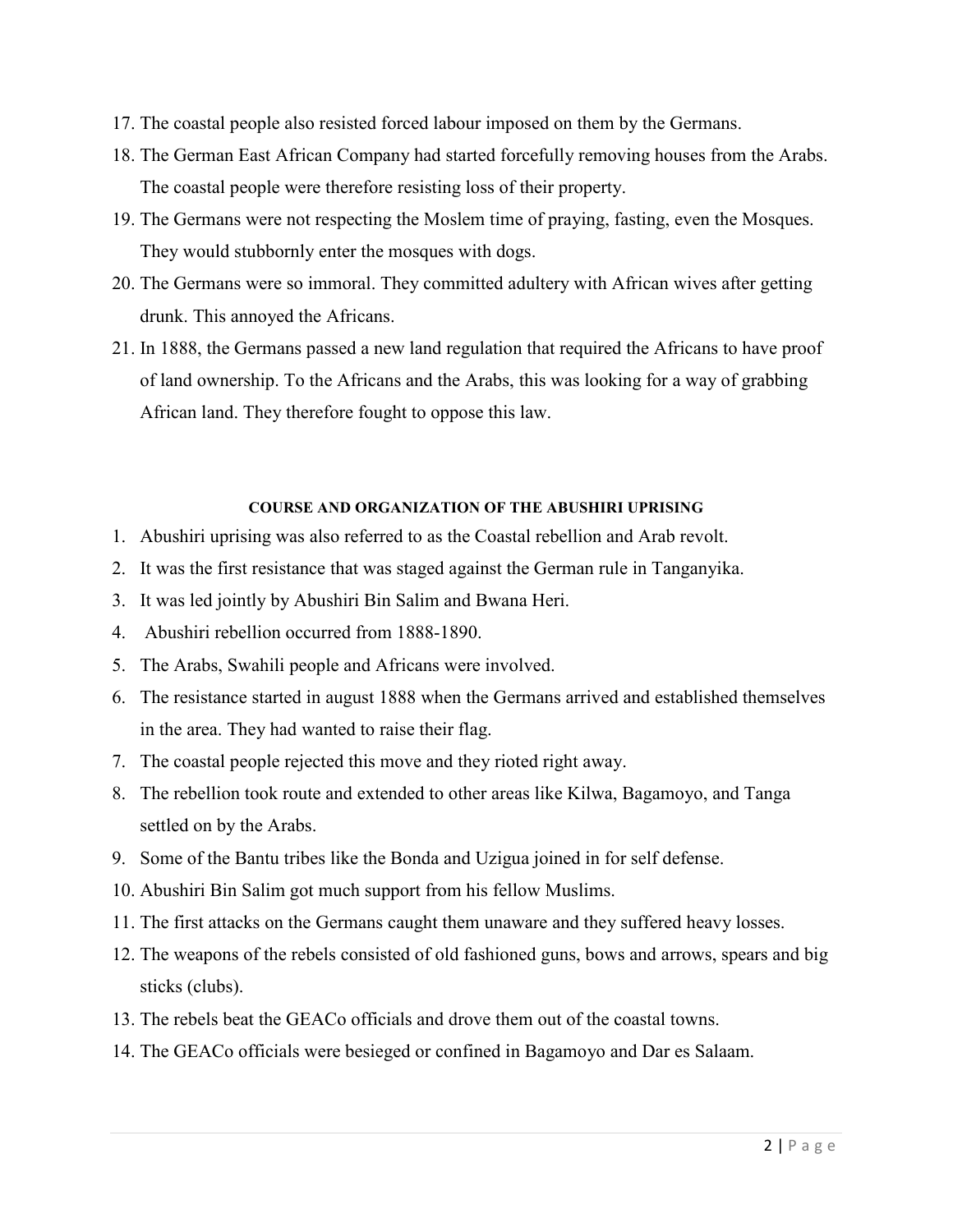- 15. The alarming situation reached Germany and Von Wissman was sent to overcome the resistance.
- 16. When he arrived he mobilized mercenaries that included the Zulu, Somalis, Nubians, and Turks among others.
- 17. He started by capturing Pangani, the strong hold of the rebels and proceeded to Dar es Salaam including the Northern towns.
- 18. Wissman's success made many Arabs to surrender and requested for peace.
- 19. Meanwhile Abushiri, the ring leader retreated into the interior and hired 500 Maviti mercenaries but these were only interested in looting wealth and did not do much.
- 20. On 15<sup>th</sup> December, Abushiri Bin Salim was betrayed by Jumbe Magaye of Usagara who reported him to the Germans. He was captured and hanged at Bagamoyo.
- 21. His comrade Bwana Heri surrendered to the Germans in april1890.
- 22. By January 1891 the resistance was crushed and the German government replaced the GEACo as the new rulers of their East African territory.

#### **REASONS WHY THE REBELLION FAILED**

- 1. The Germans were determined to bring Tanganyika mainland and East Africa under their control.
- 2. They had superior weapons as compared to those of the Africans.
- 3. In addition, the German army was well trained compared to the African army.
- 4. Many coastal towns fought in isolation. Generally, there was some form of disunity on the Arab side.
- 5. Abushiri Bin Salim had never been a military man. He lacked military training and therefore he could not successfully command a force against the Germans.
- 6. Compared to the army of the Germans, the ones of Abushiri was small.
- 7. The rebels were also betrayed by the Maviti mercenaries who were only interested in looting and did not know why they were fighting.
- 8. Abushiri was also betrayed by the Uzigua under Mkubwa. He assisted the Germans against Abushiri.
- 9. When Abushiri retreated inland, he was cut off from getting supplies of guns and other items. He never even had enough support inland.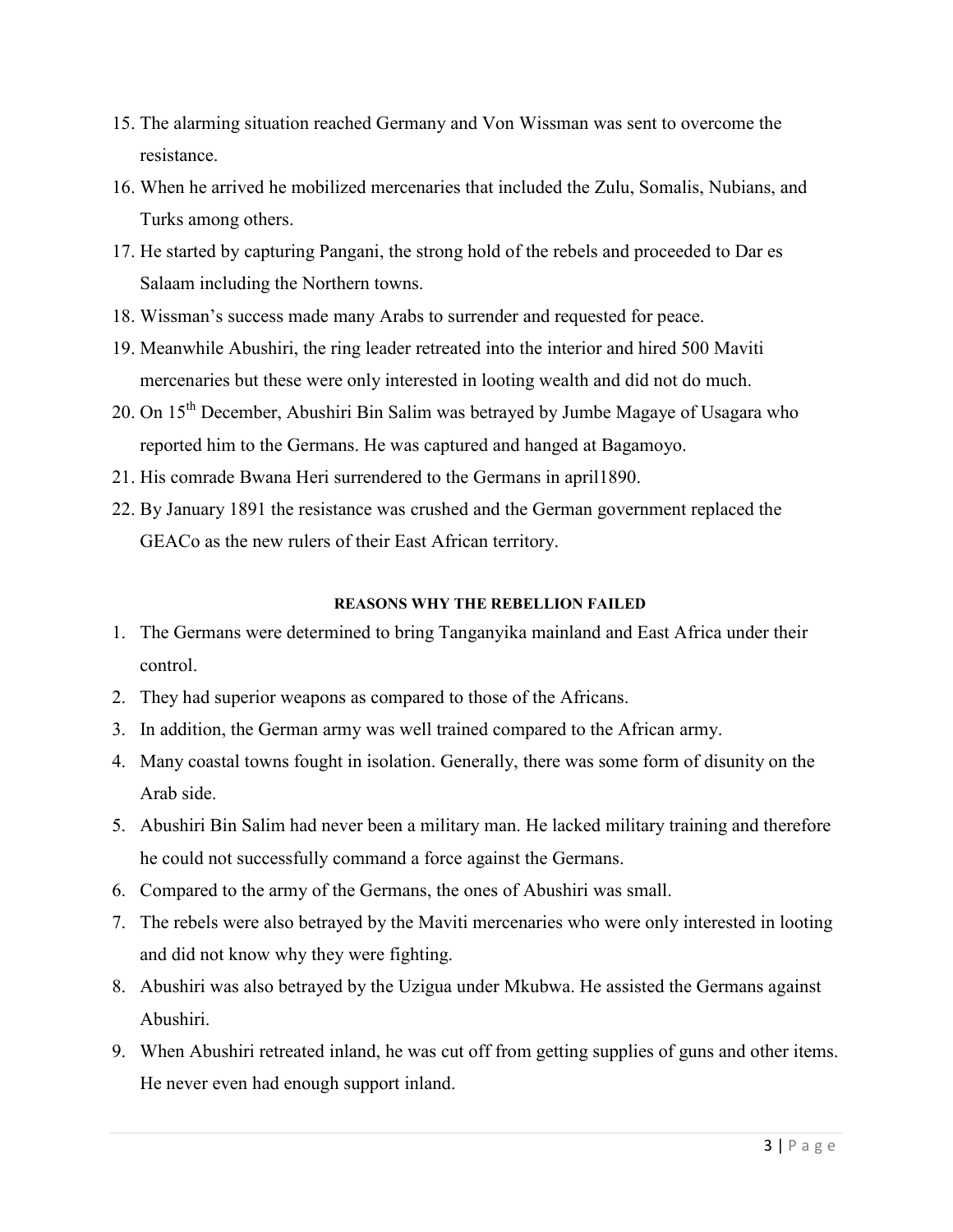- 10. The Germans were ruthless in their attacks. The mercenaries hired by the Germans were instructed to use full scale war.
- 11. Some sections of Abushiri rebels easily gave in to the Germans and this weakened the rebellion.
- 12. The rebels were poorly organised with poor fighting tactics like open warfare.
- 13. The rebellion lacked a national out look. It was taken to be an Arab rebellion.
- 14. The Germans used scotch earth policy which rendered the rebel foodless.
- 15. The coastal Arabs did not have a strong economy to sustain protracted war or prolonged warfare.
- 16. The Coastal topography did not favour the Coastal people. There were no defensive barriers.
- 17. The rebels lacked leadership after Abushiri was killed. They therefore got demoralized.
- 18. The leaders of the rebellion harassed those who did not join them making them be hated, hence not much support was given to them.

#### **EFFECTS OF THE REBELLION**

- 1. There was massive loss of lives on both sides.
- 2. The Germans forcefully grabbed land of the coastal people.
- 3. The rebels were completely defeated by the Germans.
- 4. The Germans took over the leadership of trade at the East African coast.
- 5. A lot of property was destroyed, for example buildings.
- 6. Due to the scotch earth policy the Germans used, famine broke out because crops and animals were destroyed.
- 7. The Abushiri defeat exposed the East African coast to colonialism.
- 8. The people of Tanganyika learnt a lesson that the Germans were superior and that force would never make them gained their independence.
- 9. The sultan of Zanzibar lost independence to the Germans. He later recognized the German governorship upon his territory.
- 10. The rebellion exposed the weakness of the GEACo leadership and failure to establish law and order.
- 11. The GEACo was withdrawn from leadership of the German colony in East Africa.
- 12. The German missionaries tried to spread Christianity at the East African coast although they failed.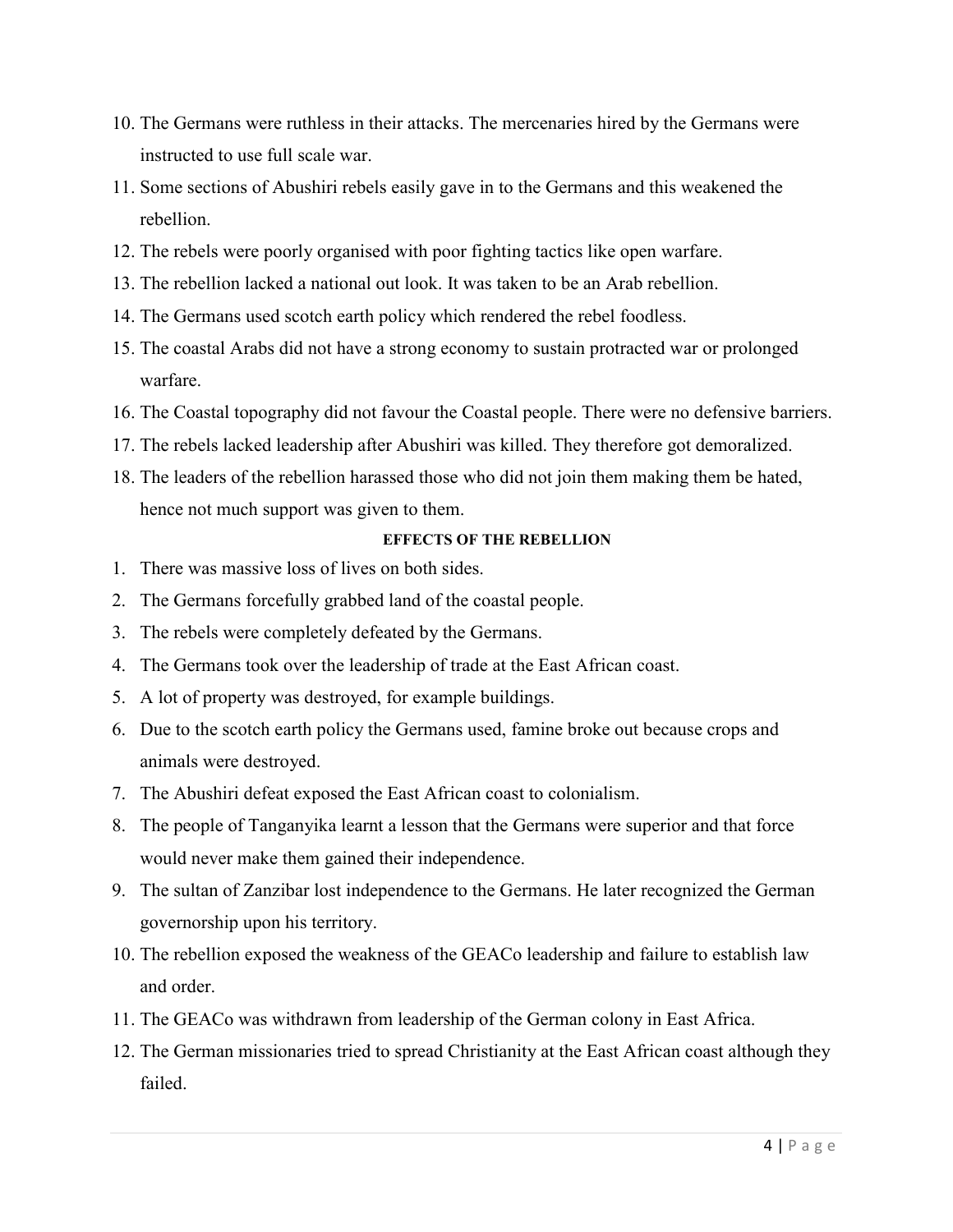- 13. The Arabs lost controlled of their customs duty to the German traders.
- 14. The rebellion was very costly to Germans to suppress. They spent a lot of money to overcome it.
- 15. The Germans and the British cooperated in the colonization of East Africa.
- 16. The Abushiri rebellions inspired African nationalism in Tanganyika against colonial rule. After this, many other rebellions occurred in East Africa.
- 17. There was a change in German government policy. The change was reflected in the appointment of Wissman as the Imperial German Commissioner.
- 18. The coastal Arabs lost their leader, Abushiri who was killed by being hanged.

#### **Revision questions**

- i. What were the causes of the Abushiri uprising?
- ii. Describe the course of the Abushiri rebellion?
- iii. Why was the Abushiri rebellion defeated?
- iv. What were the effects this rebellion?

### **THE HEHE REBELLION IN TANGANYIKA (1890-1898).**

#### **CAUSES OF THE HEHE RESISTANCE**

- 1. The Hehe occupied the Southern part of Tanganyika.
- 2. They were led by chief Mkwawa under whom they fought many of their neighbours including the Ngoni invaders.
- 3. They resisted from the onset the establishment of German colonial rule in their area.
- 4. The rebellion took place from 1890 to1898.

The causes were many and they included the following:

- 5. When the Germans took over the leadership of Tanganyika, they denied the Hehe under Mkwawa a chance to raid their neighbours as before.
- 6. Mkwawa also controlled the long distance trade route from Tabora to Bagamoyo where, the traders who were using it were being taxed. The Germans wanted to take control of that trade route, hence a rebellion.
- 7. Mkwawa had also refused the Germans to introduce their new tax called 'the Hongo'.
- 8. Mkwawa of the Hehe also resisted the German forceful taking away of African land.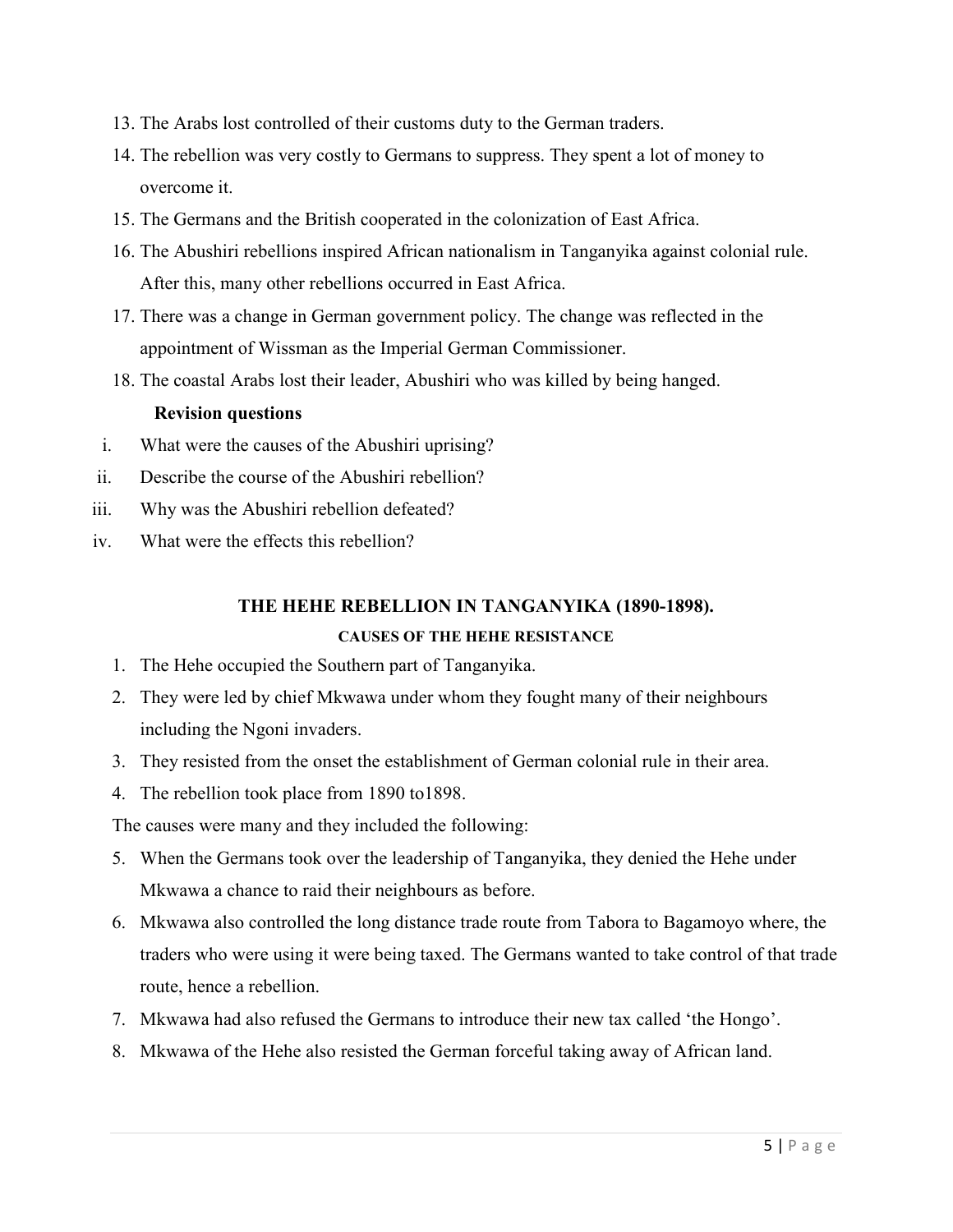- 9. The Germans despised African culture by referred to it as satanic, barbaric and backward. The Hehe therefore fought because of cultural independence.
- 10. Mkwawa had his own problem with the Germans; that is to say the Germans had wanted to overthrow him; they were not at all comfortable with Mkwawa's prosperity from trade. The need to preserve his traditional authority and the independence of his people therefore led to this rebellion.
- 11. Mkwawa, the Hehe chief was ready for the Germans, but still hoping that war could be avoided, he sent unarmed men with presents to meet the visitors and assure them of his friendly intentions. The Germans instead frustrated Mkwawa by opening fire against them and several of Mkwawa's men were killed. This provoked him to revenge.
- 12. The Germans also subjected the Hehe people to forced labour on public works and the German projects.
- 13. Mkwawa was also very defiant to the German orders, for example he was summoned by the Germans for a meeting but he instead sent his messengers.
- 14. The German missionaries also threatened to abolish slave trade, yet the Hehe under Mkwawa depended on it. The Hehe rejected this.
- 15. The missionaries also encouraged the spread of Christianity. They condemned African religion and practices. This forced the Hehe under Mkwawa to fight them.
- 16. The Hehe hated the appearance of the white man. They called them ghosts and devils who must be destroyed.
- 17. The war was due to the act of the Hehe, when they forcefully released the Africans who had been imprisoned by the Germans at Usangara. The Germans therefore declared war on the Hehe.
- 18. The Hehe were also rebelling against the German harsh rule.

#### **COURSE OF THE HEHE REBELLION**

- 1. The war was led by Chief Mkwawa who was the leader of Hehe Society.
- 2. He came to power in 1878 after succeeding his father Mungyigumba.
- 3. Mkwawa led one of the greatest resistances against German authority during the  $19<sup>th</sup>$  century.
- 4. Mkwawa had his own problem with the Germans; that is to say the Germans had wanted to depose him; they were not at all comfortable with Mkwawa's prosperity from trade.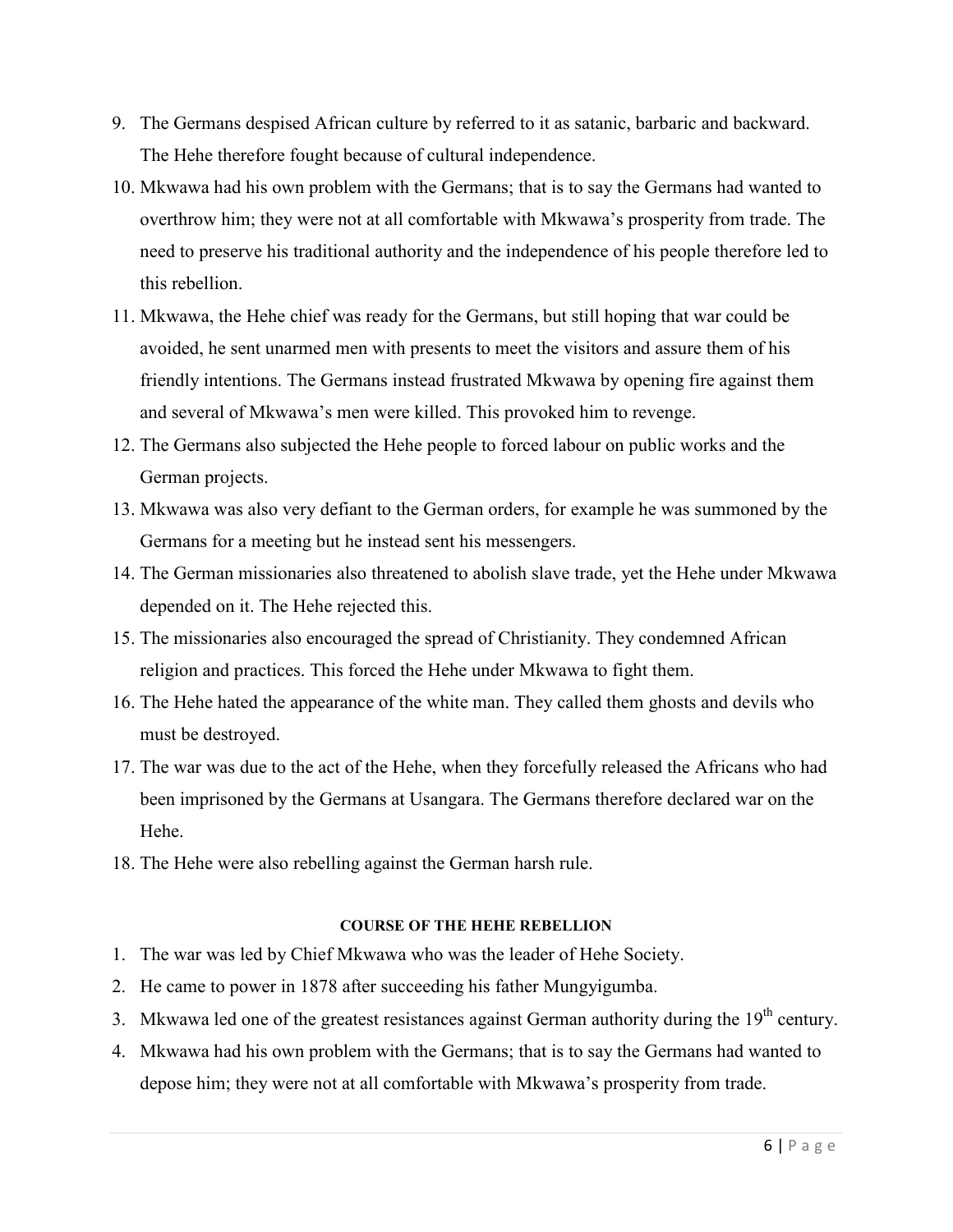- 5. It was therefore the above factors and others that forced Mkwawa to rebel against the Germans.
- 6. In June 1891, a German force of more than one hundred troops advanced from Kilwa to attack Mkwawa.
- 7. M kwawa, the Hehe chief was ready for them, but still hoping that war could be avoided, he sent unarmed men with presents to meet the visitors and assure them of his friendly intentions.
- 8. The Germans instead completely frustrated Mkwawa only by opening fire against them and several of Mkwawa's men were killed.
- 9. Mkwawa's hope for peace was surely eliminated.
- 10. Mkwawa was too quick to ask his soldiers to attack with a lot of rapidity or speed; the German invaders including their leader "Zewlesky" were completely damaged.
- 11. The German garrison at Kilosa was attacked and all its occupants were killed.
- 12. A fresh German expedition led by Von Prince attacked Mkwawa's fort at Kalenga and captured it in 1804 after fierce resistance.
- 13. At this very stage, Mkwawa escaped and resorted to prolonged guerrilla warfare that ended in 1898.
- 14. The German from 1898 onwards tried hard to crack down Mkwawa. They even promised 400 pounds to anybody who could lead to the arrest of chief Mkwawa.
- 15. The Germans surrounded Mkwawa's place of refugee. He was forced to escape but the Germans still followed him.
- 16. Mkwawa on seeing that life had become so precarious (risky and dangerous), he committed suicide.
- 17. The Germans still got his dead body, cut off the head and took it to Germany only to return it in 1954 after his people had made a lot of noise.
- 18. His death marked the end of the Hehe resistance.
- 19. No doubt Mkwawa was a great resistor in the eyes of the German invaders and he will remain in the history of East Africa for quite along period of time.

## **EFFECTS OF THE HEHE REBELLION**

1. The effects of the Hehe resistance were positive and negative in nature.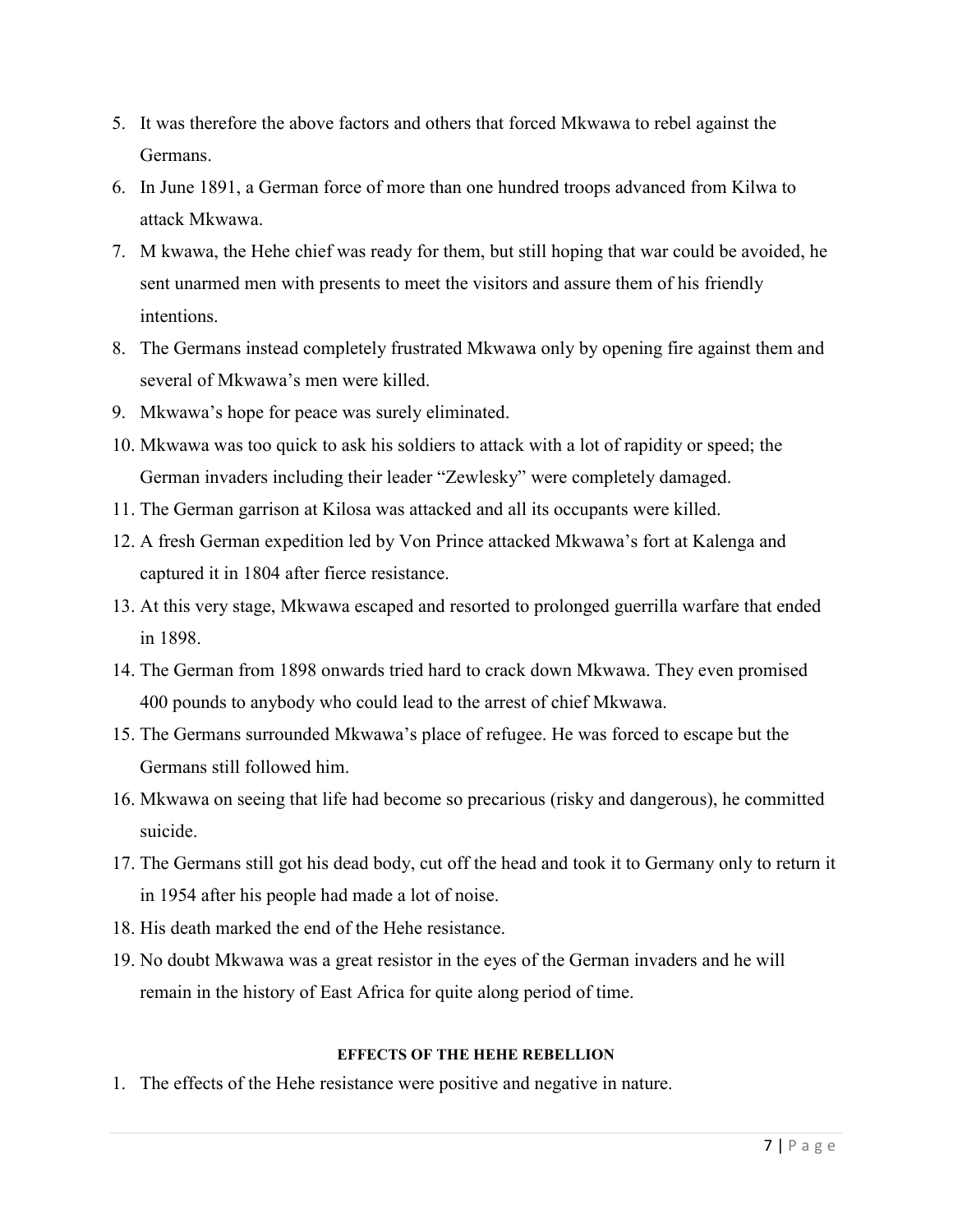- 2. They were also political, economic and social in nature.
- 3. The Hehe were defeated by the Germans.
- 4. The war led to loss of lives of both the Hehe and the Germans although the Hehe were more affected.
- 5. The Hehe lost their leader Mkwawa, who was forced to commit suicide.
- 6. The Hehe completely lost their independence to Germans.
- 7. The resistance led to loss of land among the Hehe; the Germans completely grabbed the land which the Hehe were resisting.
- 8. Taxation by the Germans continued as a way of getting revenue from the Africans for the German administration.
- 9. The war also exposed how harsh, brutal and inhuman the Germans were. This was clearly seen when they cut off Mkwawa's head and took it to Germany, even after he had committed suicide.
- 10. After the war, the German missionaries encouraged the spread of Christianity among the Hehe.
- 11. The Hehe learnt a big lesson from their defeat that indeed the Germans were superior and force would never bring back their lost independence.
- 12. The Hehe fighters were all disarmed after the war to make them stop their resistance.
- 13. During the war, the Hehe Capital Kalenga was destroyed by the Germans.
- 14. The war led to loss of property of both the Hehe and the Germans. The huts, food, and domestic animals were destroyed.
- 15. As food crops were destroyed, the Hehe suffered from Starvation and famine.
- 16. The Hehe were forced to resort to collaboration with the Germans colonialists.
- 17. The Hehe also lost control of the trade they were fighting for.
- 18. Plantation farming of Sisal and cotton was introduced and the Hehe provided the free labour they were resisting.
- 19. The Hehe were hit hard by poverty due to scotch earth policy that the Germans also used against them.
- 20. However, the Germans also learnt a lesson that the Hehe were also human beings that needed the best treatment and peace in their society.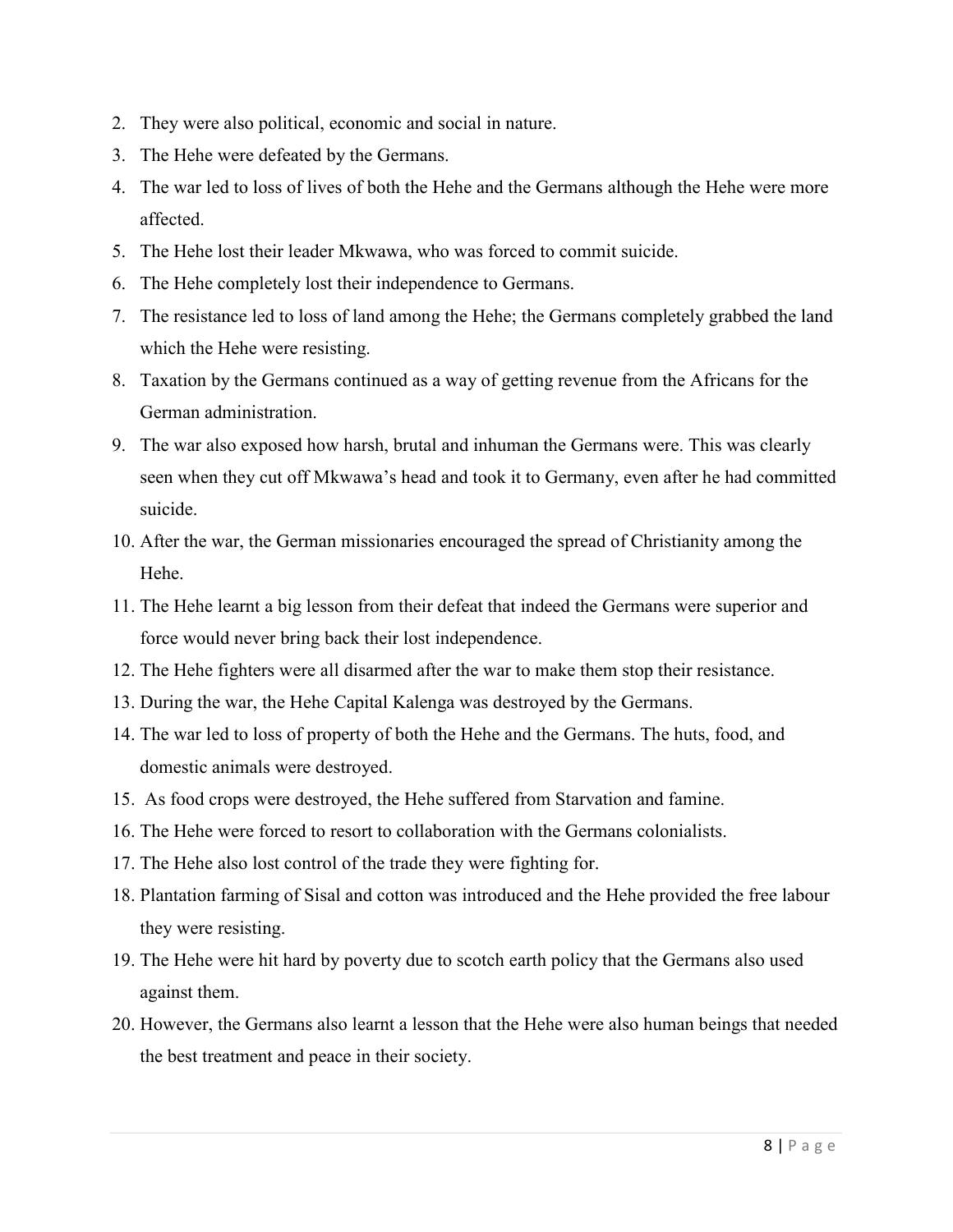#### **REASONS WHY THE HEHE WERE DEFEATED**

- 1. They used inferior weapons, for example, spears, arrows, sticks and stones among others.
- 2. The Hehe used poor war tactics during the battle, for example standing in the open to face the Germans.
- 3. The Hehe were few in number and this made them to be easily defeated.
- 4. The Hehe lacked food supplies during the war as their sources of food were destroyed. The fighters were therefore starved and could not fight well.
- 5. The Hehe strongly believed in the support of their gods and ancestors which did not help them.
- 6. They also failed to get support from their neighbours the Yao, Nyamwezi, Ngoni and the coastal Arabs.
- 7. The scotch earth policy that the Germans used weakened the strength of the Hehe fighters.
- 8. The Germans were militarily stronger than the Hehe. They had guns like the Maxium guns fired at long range.
- 9. The war had taken too long and the Hehe had become tired.
- 10. The Germans also got re-enforcements from Germany against the Germans.
- 11. The Germans were also determined to bring the Hehe under their control. It was the period of the scramble and partition of African countries.
- 12. Poor leadership on the side of the Hehe, for example Mkwawa, the leader of the Hehe gave up full scale war and resorted to guerilla warfare which was ineffective.
- 13. There was also lack of coordination among the Hehe. They were disunited and had internal conflicts.
- 14. The Berlin conference of 1884-1885 called for European cooperation during the scramble and partition which emphasized effective control.
- 15. The Hehe like other tribes in East Africa had suffered from natural problems like diseases, drought and other problems.
- 16. The death of Chief Mkwawa was the final blow to the Hehe resistance against the Germans. When Mkwawa committed suicide and the Germans beheaded him, the Hehe were mesmerized or surprised and they got discouraged and gave up resistance.

#### **Revision questions**

i. Why did the Hehe rebel against the German rule?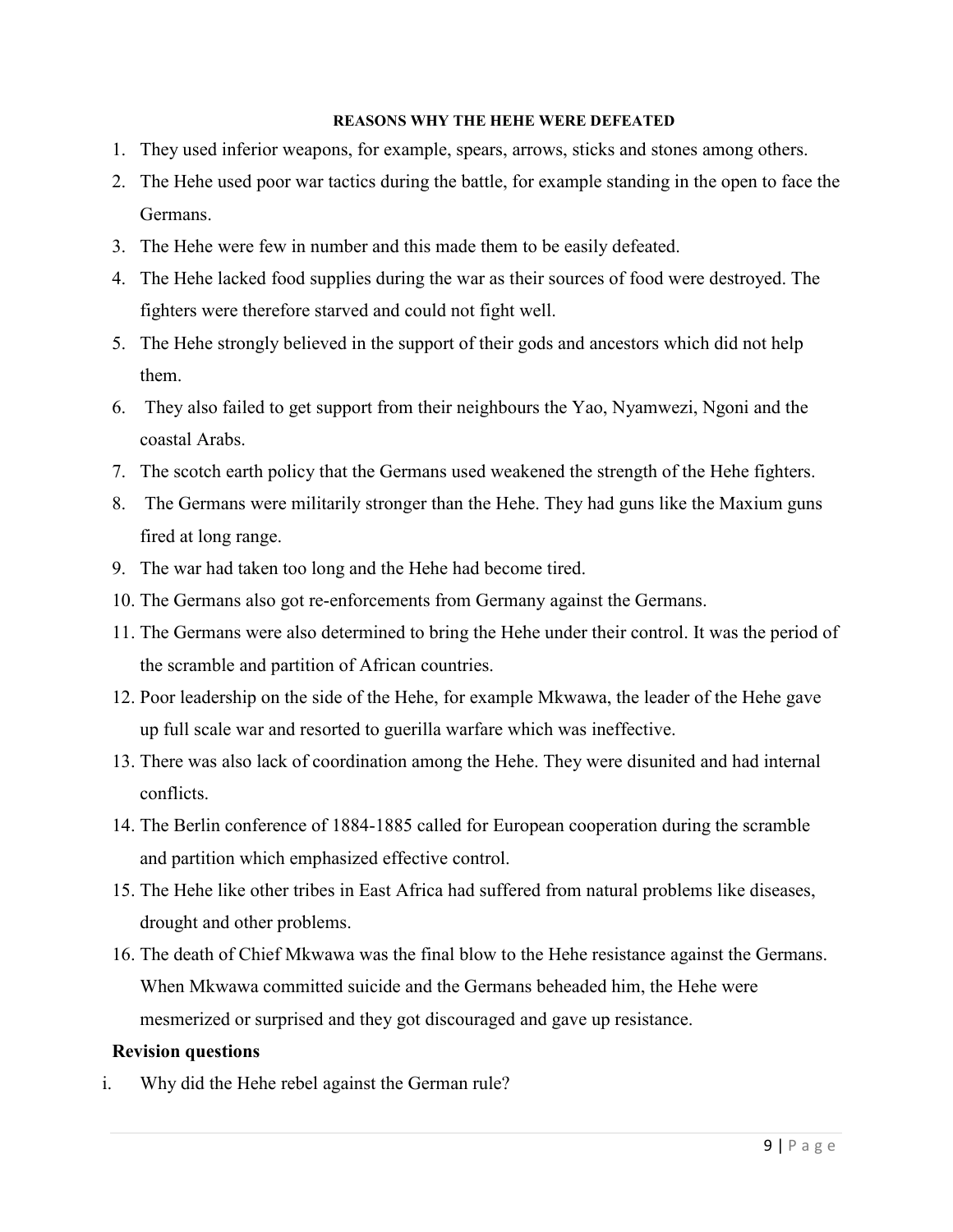- ii. Describe the course of the Hehe resistance.
- iii. Why were they defeated?
- iv. What were the effects of their resistance?

# **THE NANDI RESISTANCE IN KENYA (1895-1906) CAUSES OF THE RESISTANCE**

- 1. The Nandi belonged to the Nilotes group of Kenya who lived on the western slope of Uasin Gishu plateau.
- 2. They were animal keepers, warriors and war lovers.
- 3. They staged a protracted resistance against the British colonial rule.
- 4. Their resistance started in 1895 and ended in 1906.
- 5. The Nandi were led by their leader, Chief Orkoyoit.

The causes were many and they included:

- 6. They resisted the British interference with their independence.
- 7. The Nandi were war lovers with a lot of experience in raiding. It is not a surprise that they fought the British.
- 8. They Nandi also fought because of the British interference with their cultural practices. They believed in their cultural superiority.
- 9. The Nandi all along looked at the whitemen as devils because of the way of their dressing that resembled their devils, hence need to get rid of them.
- 10. They also resisted loss of their land to the British. They depended so much on their land for survival and yet the British were threatening to take in away from them.
- 11. The railway construction across their land worsened the situation. The railway line was interpreted to be "iron snake and bringer of bad luck" which had to be uprooted, hence war.
- 12. The Nandi were also being forced into reserve camps whose condition of living was appalling or terrible and unfit for human survival. They therefore resisted.
- 13. The strong leadership of Orkoyoit also contributed greatly to this resistance. He could prophesize and even mobilize the Nandi incase of trouble. He prophesized that the foreigners will rule the Nandi forever. This prepared the Nandi for war.
- 14. The British later killed Prophet Orkoyoit in a very shameful incident. This forced the British to pick up arms in 1895.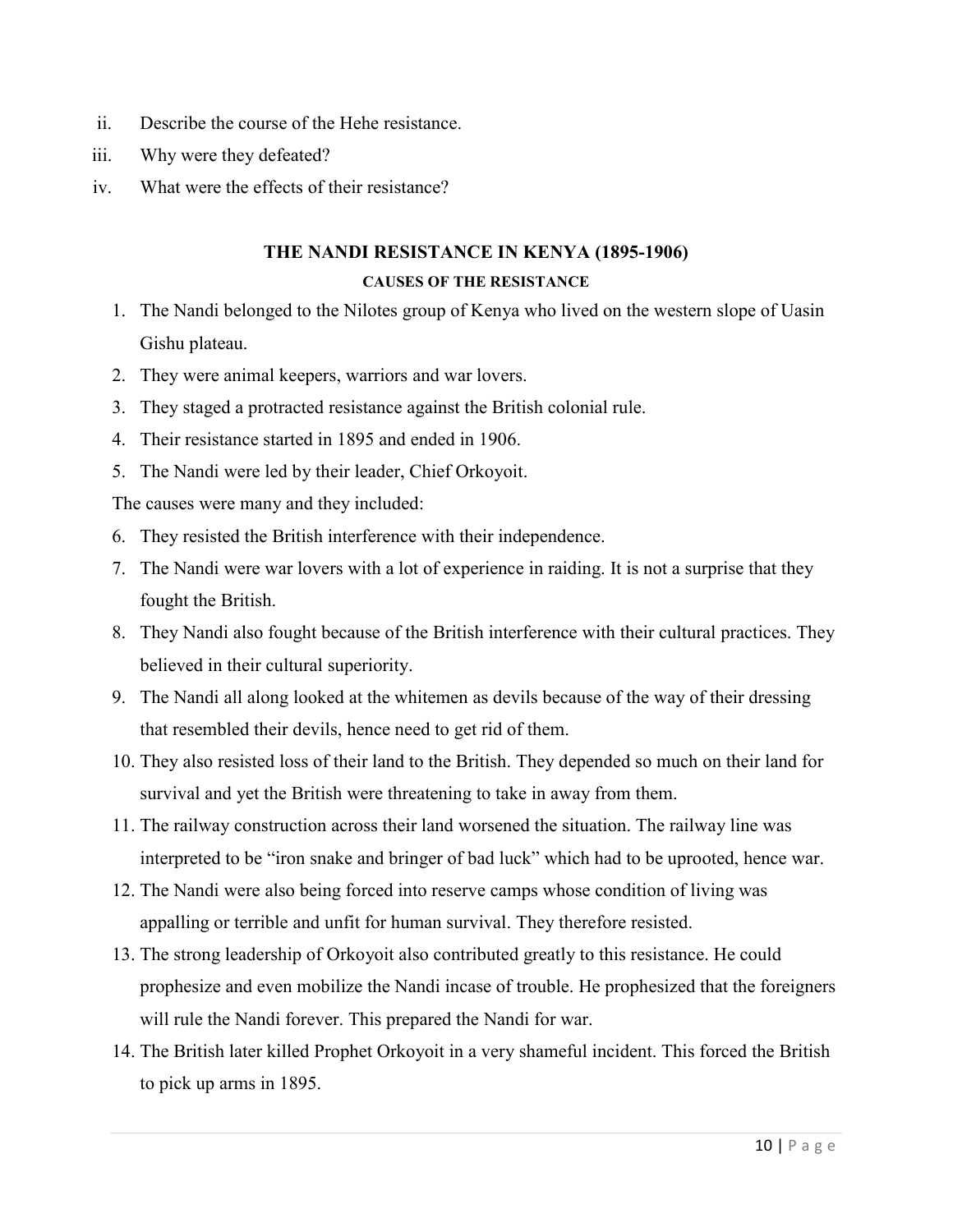- 15. The British had threatened to take over the Nandi monopoly of trade especially in ivory, hence the Nandi resistance.
- 16. The Nandi never wanted the British to cross their land. They murdered the British trader, Peter West and his company when he crossed their territory. This forced the British to declare war on the Nandi as a way of revenge.
- 17. The Nandi's neighbours like the Masai and Baluyia were collaborating with the British against the Nandi. They could not accept this hence war.
- 18. The Sudanese and Swahili mercenaries employed by the British had caused a lot of havoc on the Nandi by stealing their foods and other property. This forced the Nandi to intensify their resistance.
- 19. They also resisted forced labour by the British to work on their plantations and other projects.
- 20. The Nandi staged a resistance against the British due to the earlier resistance by people like the Hehe and the coastal Arabs under Abushiri in 1880s. They were therefore inspired.
- 21. They also feared that the British were going to take away their cattle. They had to resist their presence in their area.
- 22. The British missionaries abused the Nandi culture as backward and barbaric. The Nandi therefore fought them because of this.
- 23. They also hated the British tendency of overtaxation.
- 24. The Nandi land was mountainous with very many valleys that acted as hiding places during the war.

#### **COURSE OF THE NANDI RESISTANCE**

- 1. With the war experience the Nandi had, they never wanted to accept the British rule.
- 2. They had even gained supremacy following the decline of powerful states like the Masai.
- 3. The war started in 1895 after the Nandi killed the British trader, Peter West and his company.
- 4. In response the British declared war against the Nandi. They reacted by sending a military force against the Nandi.
- 5. The British forces were made up of the Sudanese and Swahili mercenaries together with the Europeans.
- 6. The British forces failed to defeat the Nandi.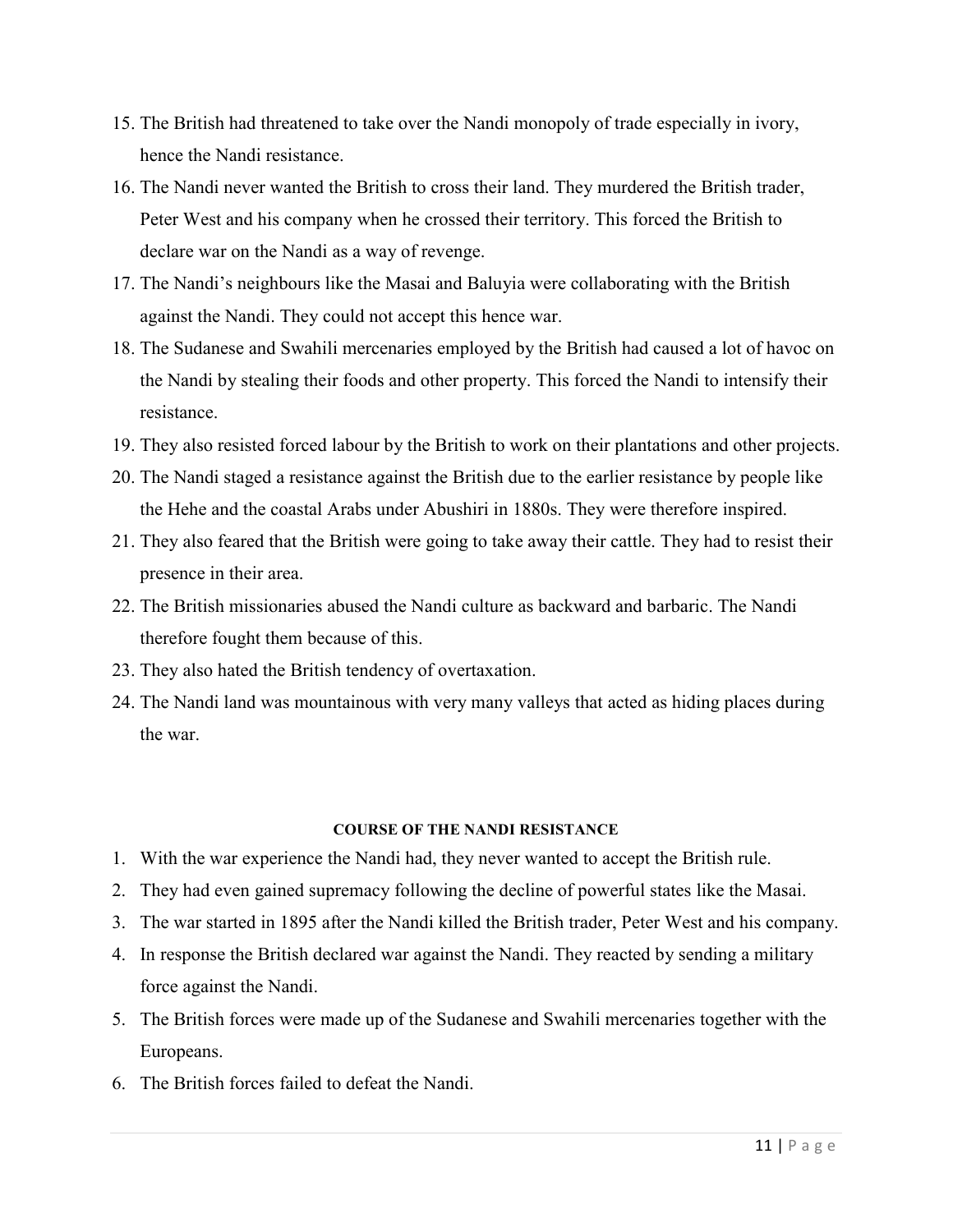- 7. They fought the British for eleven years. They employed all tactics including hit and run. They would attack the British and disappeared in the hills.
- 8. In their attack, they were kiled the British workers and loot their property.
- 9. The British tried to arrange for peace talks but the Nandi rejected.
- 10. The British commander colonel Meinertzhgen visited the Nandi leader, Chief Orkoyoit in a trickery act.
- 11. As Orkoyoit came out of the house to meet him, he was shot dead together with his men.
- 12. This completely disorganized the Nandi and their resistance was broken.
- 13. They were evacuated or removed from an area where the railway line was going to pass. Some of their land was given to the whites.
- 14. In 1906, the Nandi lost their independence to the British and accepted their dominion or authority.

## **WHY IT TOOK TOO LONG TO DEFEAT THE NANDI OR WHY THE NANDI RESISTED THE BRITISH FOR LONG**

The Nandi resistance was a protracted or prolonged war because:

- 1. They had hiding places like the valleys and caves that the British could not reach easily.
- 2. Besides, the mountainous nature of the Nandiland could not allow the British use of Maxium guns.
- 3. The mentality of the Nandi being war lovers kept them in this resistance for long.
- 4. The prophecy of Orkoyoit kept the Nandi together and with high hope of winning the war.
- 5. The British fighters also fared the Nandi magic and evil practices, so they needed to study them first.
- 6. The British had many issues to handle in East Africa, for example the rebellions in Bunyoro and other parts of their colonies.
- 7. High unity among the Nandi gave them an upper hand in their resistance.
- 8. Poor transport and communication in the Nandi land worked against the British.
- 9. The Nandi practiced mixed farming that gave them constant supplies of food to the warriors from both the animals and crops.
- 10. The Nandi military tactics of hit and run gave the British hard time.
- 11. The Nandi use to loot food from neighbours and this also gave them additional food supplies.
- 12. The Nandi were so determined to protect their independence from the British.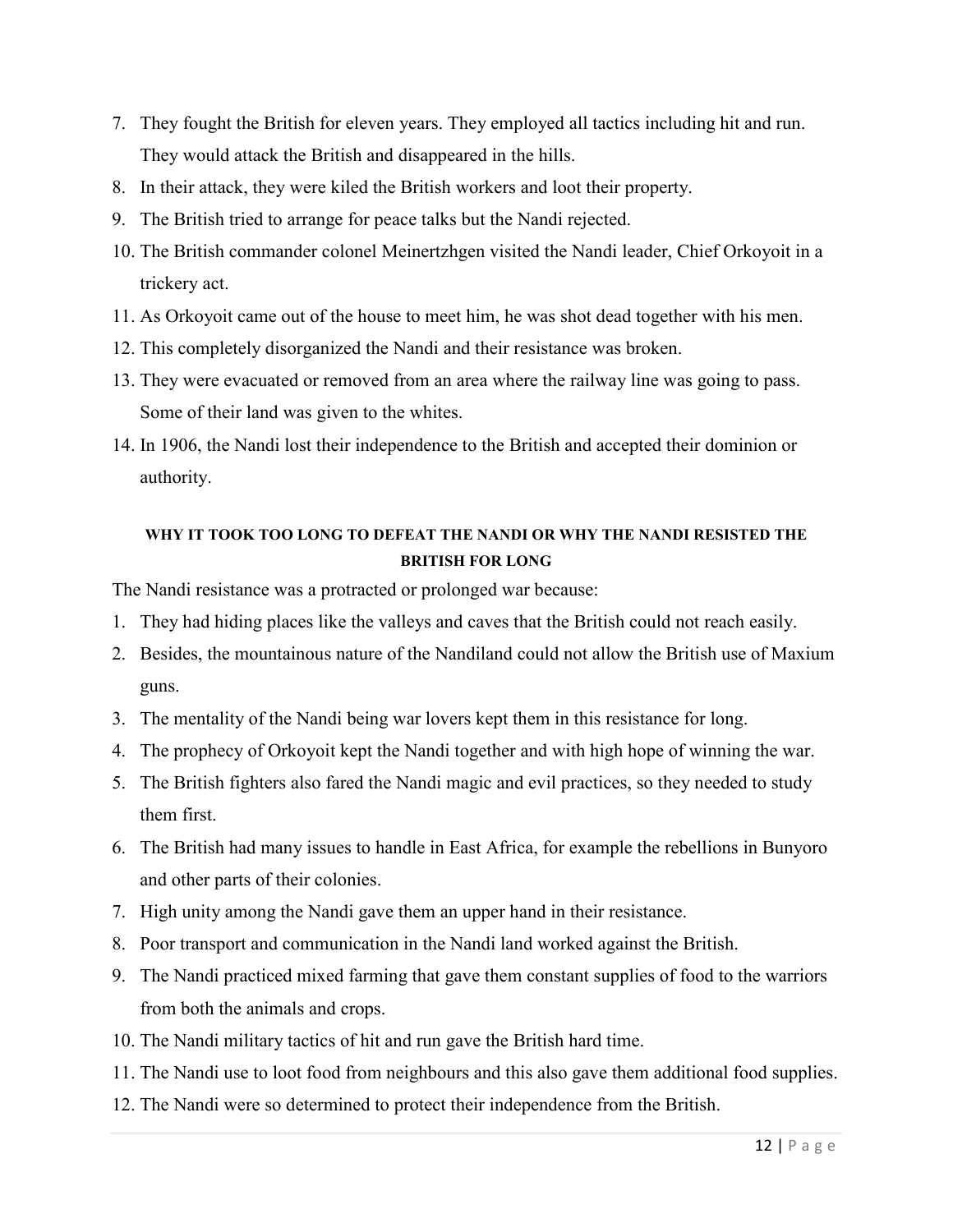- 13. The experience the Nandi had in warfare with their Neighbours energized them. They had fought and defeated their neighbours like the Masai, Luyia, and Luo among others.
- 14. The cold and wet climatic condition in the Nandi land did not favour the British.
- 15. The Nandi soldiers were also well discipline and organised towards a common goal of defeated the British.
- 16. The British soldiers were not mobile. They were stationed at certain points because they had very many porters to carry their food and other supplies.
- 17. They Nandi fought in isolation. They did not have defensive points for the British target.

## **WHY THE NANDI WERE FINALLY DEFEATED**

- 1. The belief in magic and superstition did not assist them.
- 2. The British with time proved militarily stronger than the Nandi.
- 3. They also used scotch earth policy against the Nandi, for example all the Nandi property, houses, food, and cattle were destroyed.
- 4. The war had taken too long and the Nandi fighters were already tired. War fatigue therefore worked against them.
- 5. The British were more determined than the Nandi to meet their mission of colonialism.
- 6. The neighbours of the Nandi like the Masai, Luyia and Luo collaborated with the British against the Nandi. There was therefore, an act of betrayal against the Nandi.
- 7. They defeated the Nandi by use of mercenaries from the Sudanese and Swahili people.
- 8. Fighting in isolation of the Ngoni showed lack of unity. At the end it made the Nandi to be defeated.
- 9. The Nandi just like other East African states were hit hard by famine, drought and diseases. These weakened them greatly.
- 10. The treachery act of the British in which they killed the Nandi leader, Chief Orkoyoit demoralized the Nandi.
- 11. The Nandi also lacked better military tactics.
- 12. The also lacked constant supplies of weapons and bullets.

#### **EFFECTS OF THE NANDI RESISTANCE**

1. The effects of the Nandi resistance were positive and negative in nature.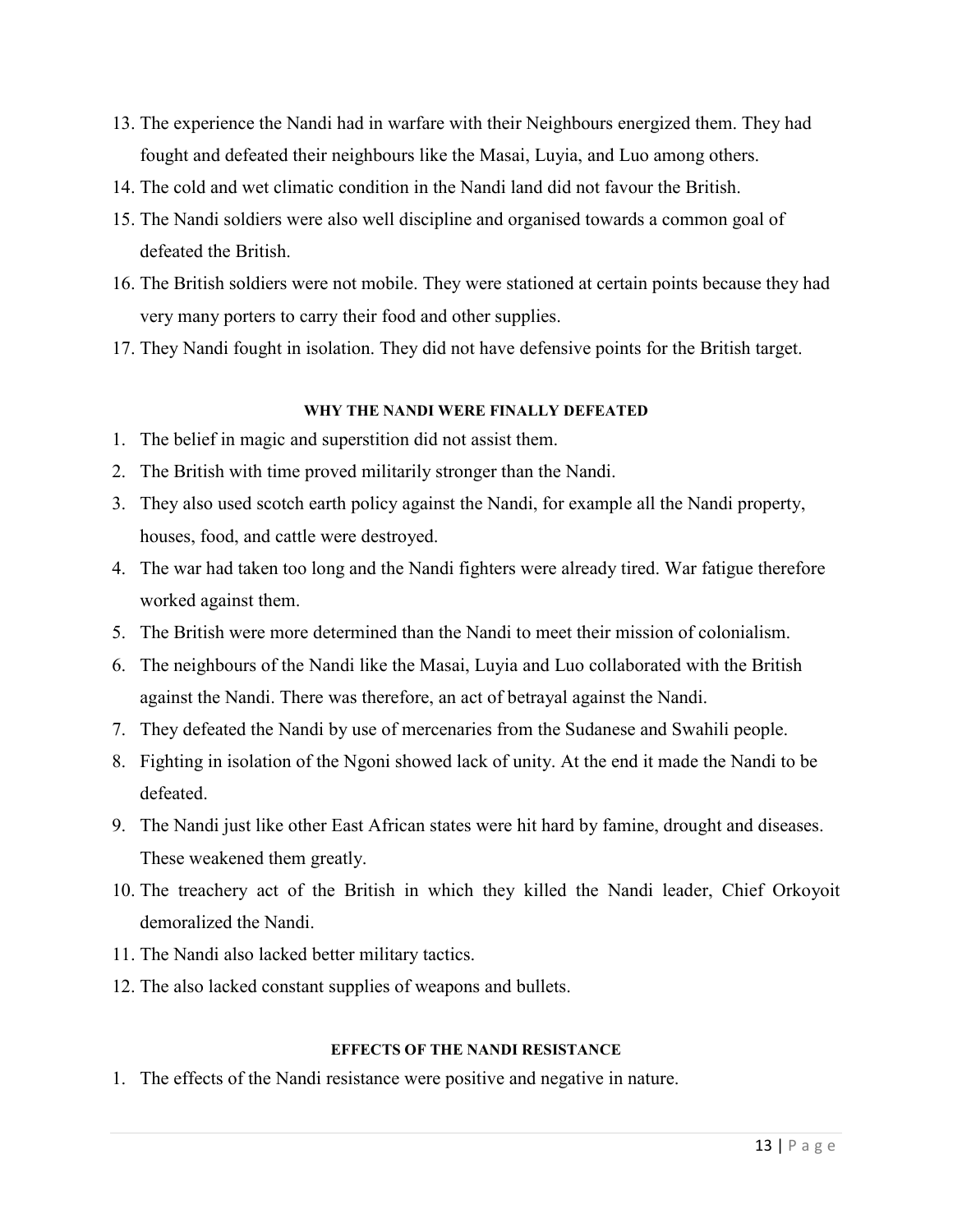- 2. They were also political, economic and social in nature
- 3. The Nandi were totally defeated, they lost their pride, arrogance and superiority.
- 4. They also lost their independence to the British.
- 5. They learnt a great lesson from their resistance that the British were more superior and that force will never get back their independence.
- 6. Thousands of people perished during the war.
- 7. On a very sad note, the resistance led to the death of the Nandi leader, Chief Orkoyoit.
- 8. Property too was destroyed massively, for example, cattle, food, huts and others. The British soldiers also looted much more of the Nandi foodstuffs.
- 9. Many Nandi people were displaced by the war.
- 10. The British learnt a lesson too that it was not good to mistreat the people they were leading.
- 11. Christianity gained ground in the Nandi land. Many people were converted to Christianity.
- 12. As war went on agriculture was disrupted, food supply dwindled and famine therefore hit the Nandi area.
- 13. To stop further resistance from the Nandi, the British pushed the Nandi to camps or reserves.
- 14. More white settlers came and settled in the Nandi land in big number.
- 15. The railway construction which the Nandi were partly resisting went on.
- 16. Internal trade was also disrupted as war went on.
- 17. The war was very costly. The British spent a lot of money to suppress the rebellion.
- 18. The British grabbed the Nandi land and opened plantations.
- 19. The Nandi were then forced to provide cheap labour by force to the British plantations.
- 20. There was also wide spread of poverty and sufferings among the Nandi.
- 21. A number of Forts were constructed in many parts of the Nandiland to keep close watch on the Nandi.
- 22. The defeat of the Nandi was a proof to what their leader Orkoyoit had prophesize that the foreigners would for ever rule them.

# **THE MAJI-MAJI REBELLION OF 1905- 1907 IN TANGANYIKA CAUSES OF MAJI MAJI REBELLION**

1. The rebellion took place in Southern Tanganyika and was against German rule.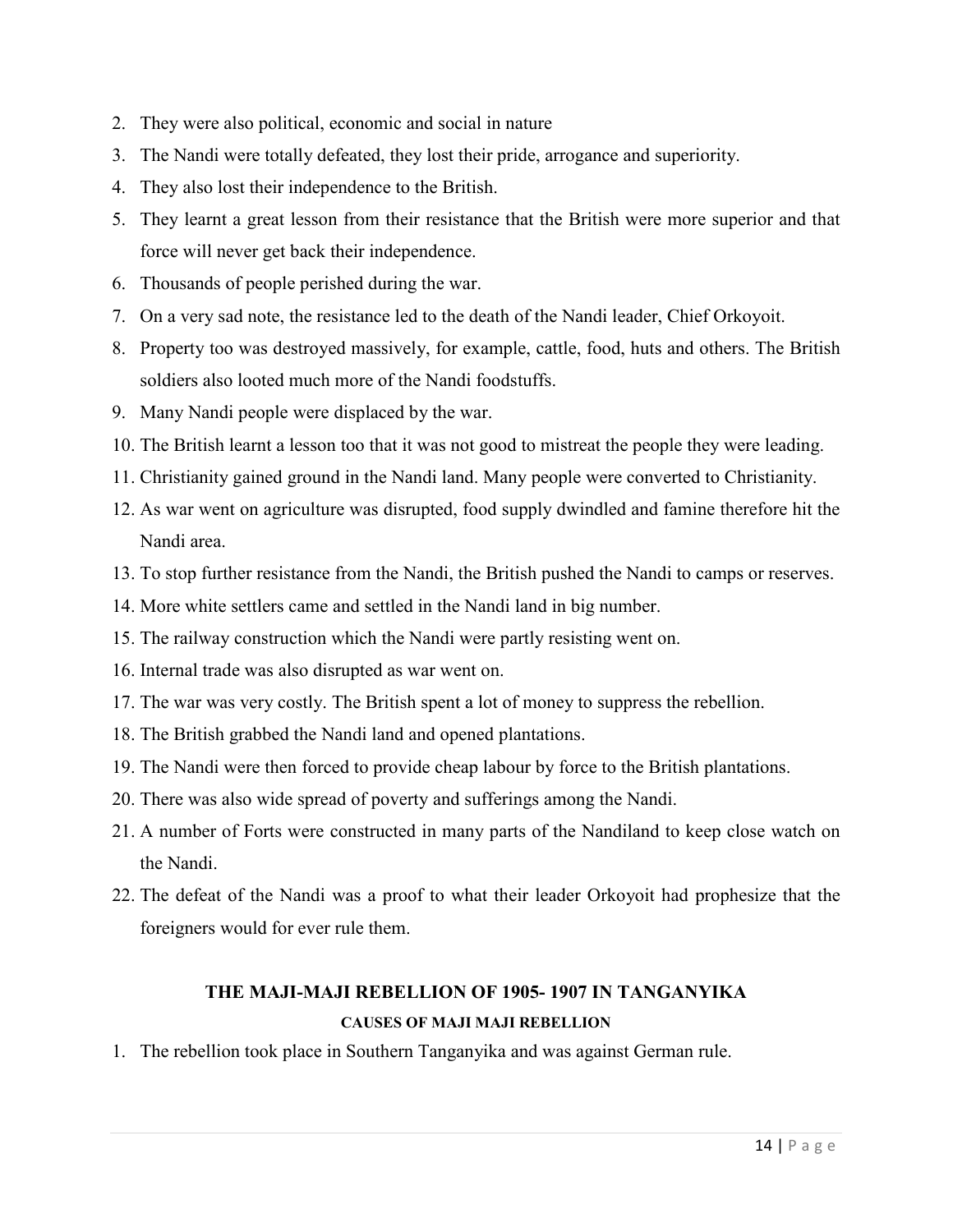- 2. It involved a cross section of tribes, for example the Bena, Zaramo, Wangindo and Mbuga among others.
- 3. The rebellion got its name from the "Magic water", Maji-Maji given by a medicine man called Kinjikitile Ngwalwe, a Matumbi by tribe who lived on River Rufigi in Ngarambe village.
- 4. The rebellion begun in 1905 and ended in 1907.
- 5. It was "a brain child" or masterminded by Kinjikitile Ngwale a traditional priest. It was fought due to:
- 6. Unsuccessful cotton scheme that was introduced by the Germans in Tanganyika.
- 7. The Germans had also subjected the Africans to forced cotton growing especially on the German farms.
- 8. Forced labour on government farms and public works greatly annoyed the natives of Tanzania.
- 9. Heavy taxation to the Tanzanians of three rupees was yet another cause of the Maji-Maji rebellion.
- 10. The need to get independence from the colonial rule of the Germans by the Tanzanians.
- 11. The Germans greatly undermined the African cultures which annoyed the Tanzanians greatly.
- 12. Loss of land to the Germans by the poor Africans through "land alienation"
- 13. Complete disrespect for local customs of the people of Tanganyika, for example the Germans act of moving in mosques with dogs even during the holy month of Ramadan.
- 14. The Germans committed adultery with African wives. They would force the Wangindo girls into sexual relations and even infect them with venereal diseases. This was a great humiliation to the people of Tanganyika especially men hence the revolt.
- 15. The role played by Kinjikitile's misinformation and false confidence he gave to the natives of Tanganyika made the Africans to pick up arms.
- 16. Replacement of African chiefs or rulers by the Germans with Akidas and Jumbe also led to this rebellion.
- 17. The Akidas and Jumbe were too harsh on to the Africans, that is to say they would conduct public flogging of the Africans.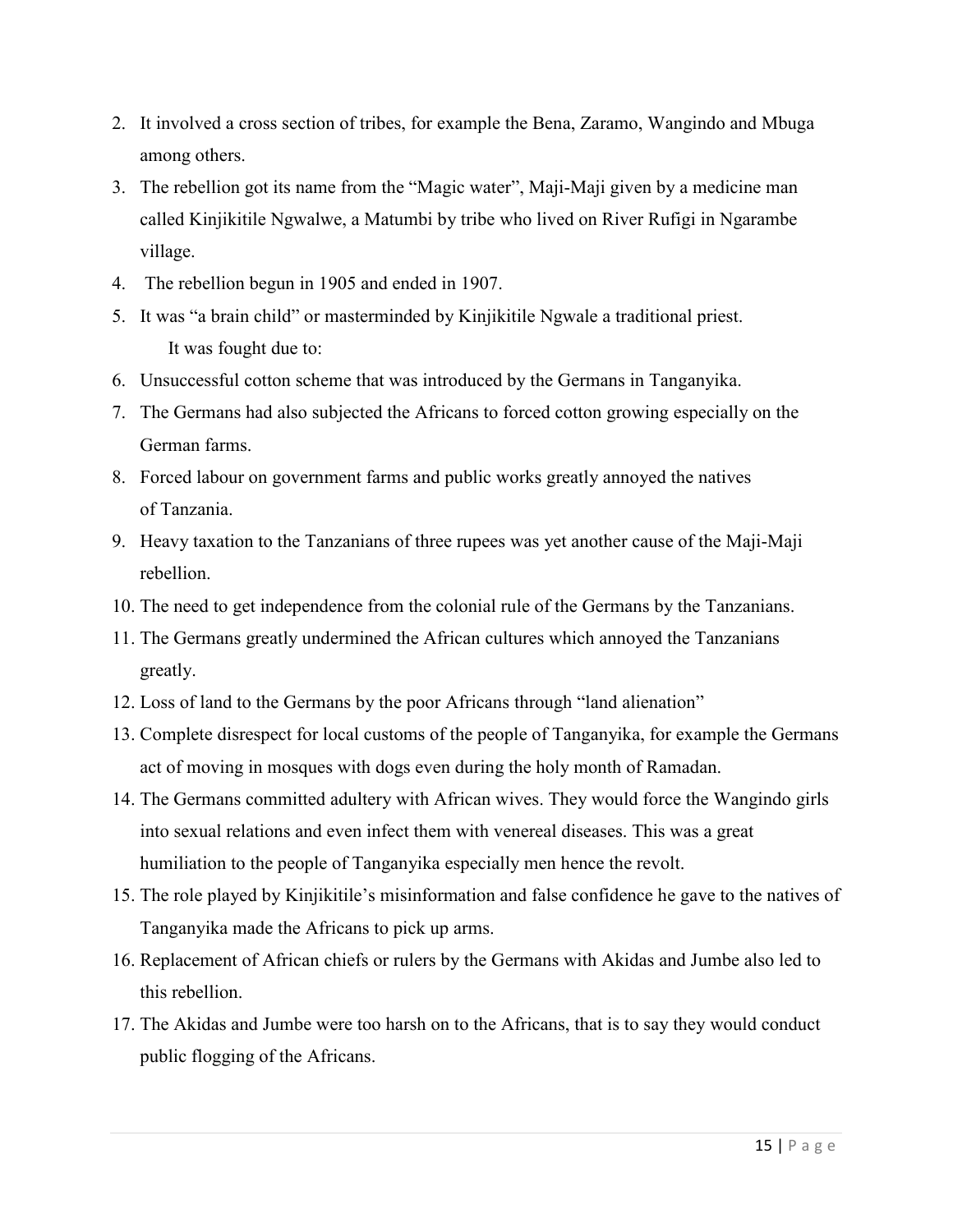- 18. Poor methods of tax collection where the Africans were battered in public. It was a big humiliation.
- 19. The struggle to control trade as monopolists. The Germans had edged out or displaced the African middlemen in all the trading activities in Tanganyika.
- 20. The Germans gave help and refuge to a young man who had seduced a king's wife. The Africans therefore had to attack the Germans for protecting a social misfit.
- 21. Generally the German administration was too oppressive and harsh, for matter of clarity, Karl Peters the champion of direct rule was nick named "MUKONO WADAMU" meaning hand of blood. It alleged that at one time he castrated a certain young man who had attacked him for eloping with his girl friend.

#### **COURSE OF MAJI-MAJI REBELLION**

- 1. The rebellion took place in Southern Tanganyika.
- 2. It involved the Zaramo, Wangido, Bena, and Ngoni among other tribes.
- 3. The areas where the war directly occurred included Chumo Kibata, Miteja, Samanga, Kinjumbi in Matumbi.
- 4. With all the problems of the natives of Tanzania, there emerged among the Wamatumbi a prophet called "Kinjikitile Ngwale" who claimed super-natural powers.
- 5. Kinjikitile stood up to lead a revolt against the Germans using the forces of religion and traditional belief as the basis of his organisation.
- 6. Near Kinjikitile's home at Ngarambe, there was a pool of water from a tributary of the Rufigi River, which he claimed was the place of the devil spirit "HOGO which possessed him.
- 7. Kinjikitile began to preach about the need for blackmen to unite, emphasizing that his medicine "the Magic water" was more powerful than European weapons.
- 8. Kinjikitile's gospel spread like a bush fire among the Wamatunabi, Zaramo, Wangido, Bena and others.
- 9. By July 1905, a secret communication from one person to another about the emergence at Ngarambe known as "Jail" was formed.
- 10. The Germans were alarmed on hearing the news of a possible outbreak of a rebellion and sent a messenger to prove this.
- 11. The messenger confirmed the possibility of a rebellion in Ngarambe village.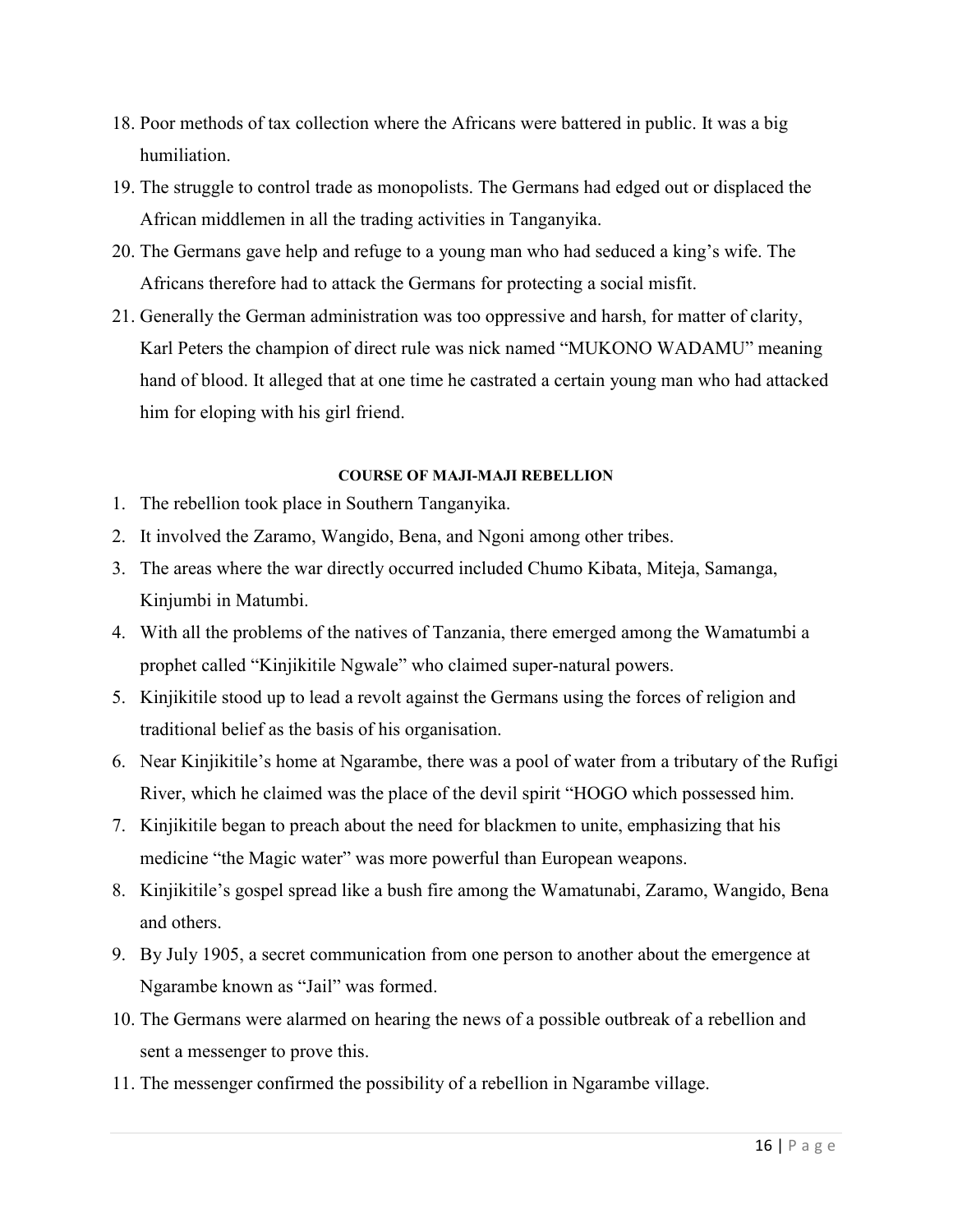- 12. At Ngarambe, Kinjikitile, who had assumed the title "Bokero" meaning the intermediary between men and spirits, gave them the medicine, a mixture of sorghum flour in water, which was smeared on the fore-ahead.
- 13. In 1905, the rebellion started in Pogoro and Gindo but spread to Lindi and Kilosa in the North.
- 14. The rebellion among other reasons was against forceful cotton growing in southern Tanganyika yet with little payment.
- 15. The rebels therefore targeted cotton plantations, cotton stores and the German officials.
- 16. In July 1905, In Matumbi hills, people refused to pick cotton.
- 17. To make matters worse the Wamatumbi went ahead to carry out very annoying things to Germans like uprooting cotton plants at Nandeta plantations.
- 18. Such provocative actions bitterly upset the Germans into declaration of war against natives of Southern Tanzania.
- 19. On  $31^{\text{st}}$  july, 1905, the Germans attacked the Wamatumbi.
- 20. It must be clearly observed that the rebellion started spreading with a lot of rapidity to other places like Ngindo, Mbuga, Bena, Pogoro and other areas for a national struggle.
- 21. But the Hehe and Nyamwezi pulled out of the war because of earlier lesson from their rebellions which were seriously defeated.
- 22. The rebellion took on a very destructive nature; the natives clearly destroyed mission and administrative posts of the Germans especially at Samanga which was located just near Kilwa town. In here, several German administrators were either killed or tortured.
- 23. Just before the end of 1905, the natives attacked and put massive damage to villages like Mahenge, Lukuledi valley and so on.
- 24. Seeing that things were going out of hand, the Germans appealed for support from their home government which was brought in before 1906.
- 25. They even hired the support of the Sudanese mercenaries who helped them crack down the rebels.
- 26. With home support, the Germans got an upper hand over the natives of Tanzania, the Germans hunted for the leaders of the rebellion upon which more than 40 chiefs and subchiefs were rounded up and killed including Abdullah Mpande which greatly horrified and terrified the Africans.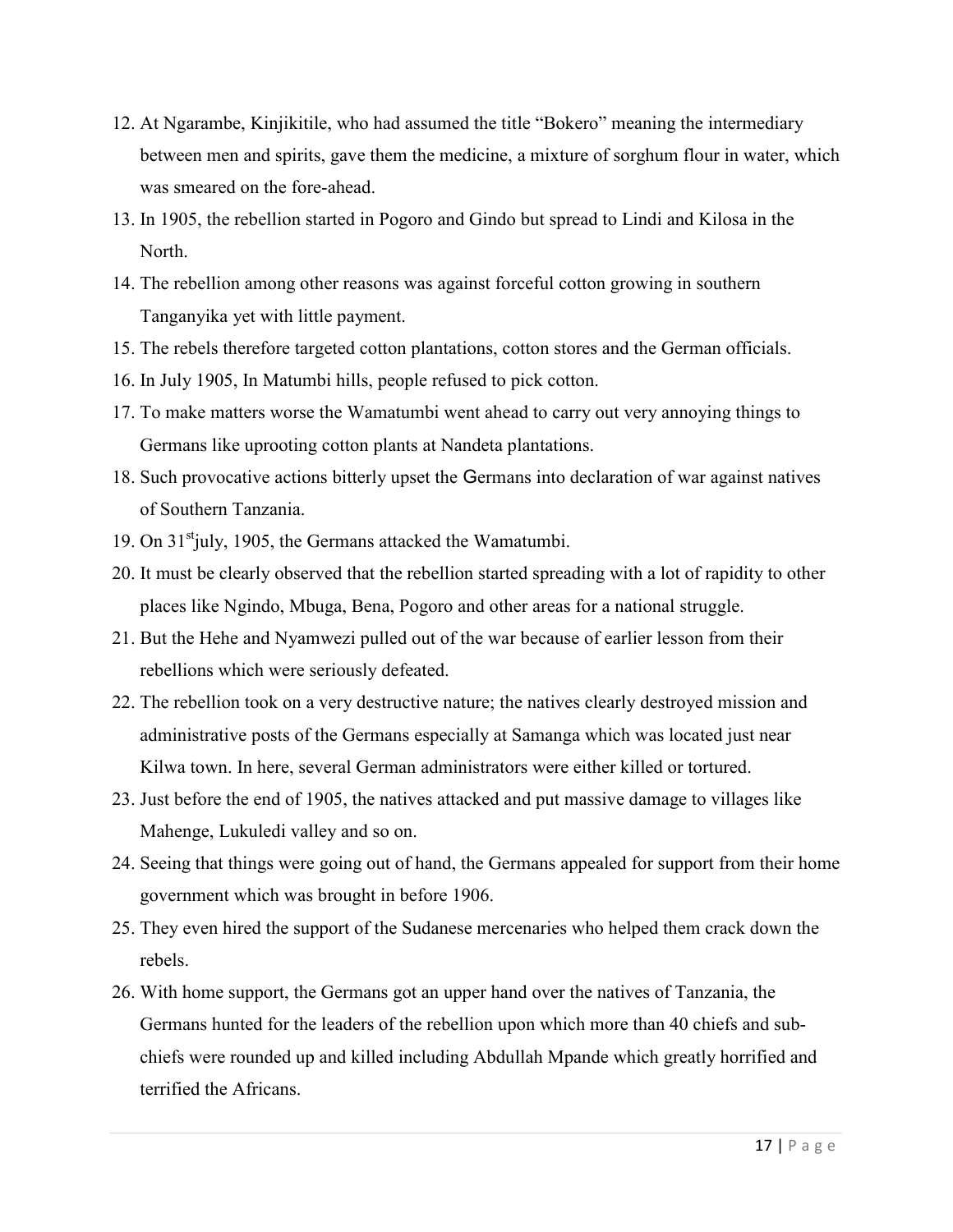- 27. Kinjikitile the ring leader was also killed.
- 28. The rebellion was virtually over before the end of 1907 with the Germans as the victors and the Africans as the Vanquished or defeated group.

### **EFFECTS OF THE MAJI MAJI REBELLION**

- 1. The rebellion had more destructive effects though it even had positive effects.
- 2. The effects were also political, social and economic in nature.
- 3. The Africans were defeated by Germans.
- 4. There was heavy loss of lives, that is to say over 75,000 people were killed.
- 5. After the defeat of the Africans, the Germans re-established their rule over Tanganyika.
- 6. There was also massive destruction of property, for example on  $2<sup>nd</sup>$ , August 1905; the whole coastal town of Samanga was destroyed into ashes by the Africans.
- 7. The Africans lost trust in their traditional religion because it did not help them as claimed by the medicine man, Kinjikitile Ngwalwe.
- 8. Many Africans were displaced during the rebellion.
- 9. The Africans realized the superiority of the Germans.
- 10. The Africans did not get their independence, yet they were fighting for it.
- 11. Famine resulted after destruction of plantations.
- 12. Depopulation of African societies was yet another serious effect of this rebellion.
- 13. Though it had failed, the rebellion inspired other rebellions later.
- 14. Nationalists like Julius Kambarage Nyerere emerged to struggle for the independence of Tanganyika.
- 15. There was a change in German administration for the betterment of the Africans.
- 16. The old Governor was sacked and replaced by Von Rechenburg and was instructed to handle the affairs of Tanganyika with a lot of care so that no any other rebellion occurred again.
- 17. Harsh Akidas and Jumbes were sacked immediately.
- 18. Corporal punishments were ended in Tanganyika.
- 19. Taxes were revised and lowered for the betterment of the people of Tanganyika.
- 20. Mistreatment of Africans by the Germans ended.
- 21. Swahili was made the officia1 language.
- 22. Health services like hospitals were extended to the people Tanganyika.